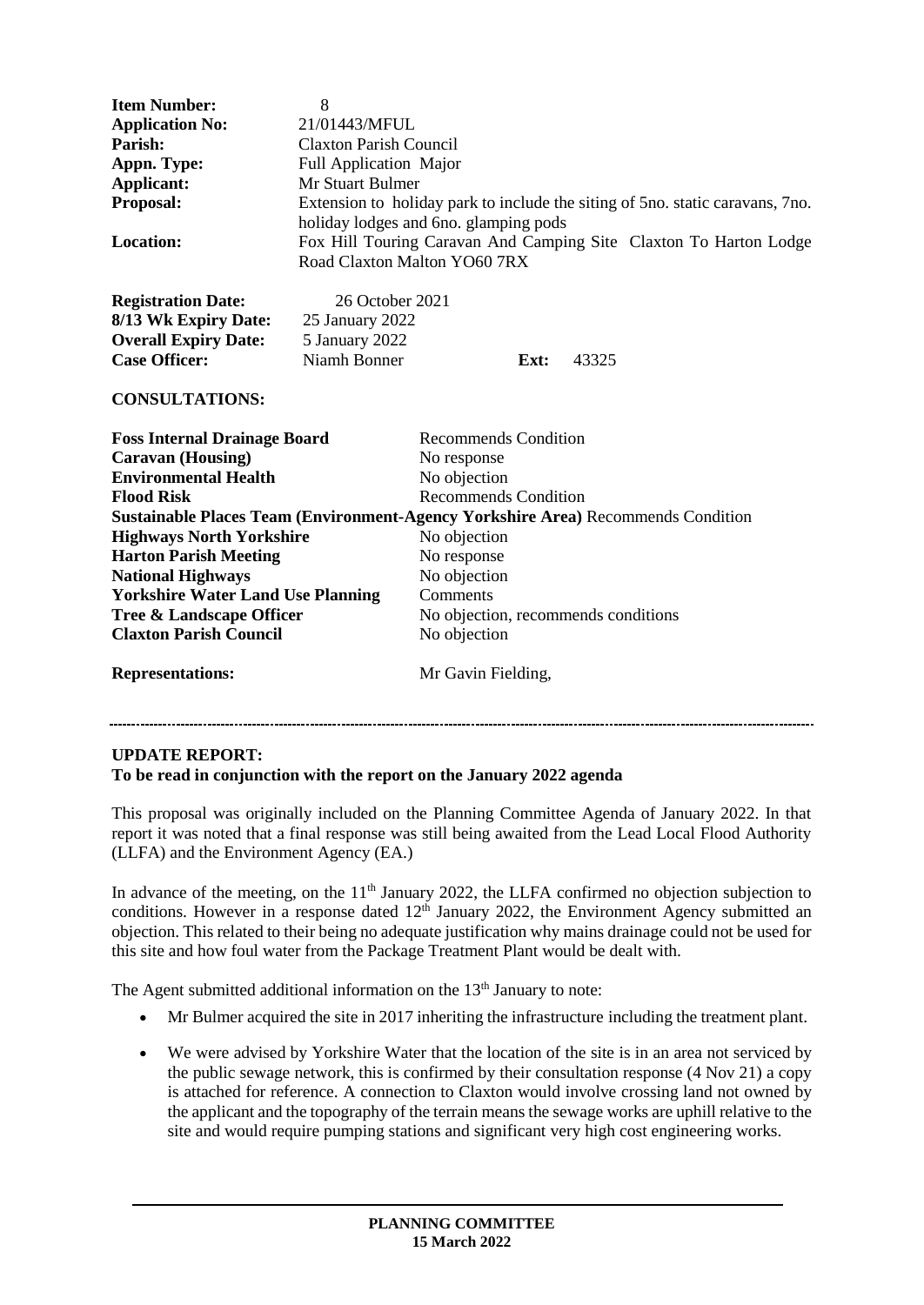Mr Bulmer is gathering together the information regarding Klargester system (model details etc), whatever is available, including records of the monitoring and maintenance regime operated by the site's management. We will forward these as soon as possible.

In response to this on the 2nd February 2022, the EA noted "*the applicant 'should thoroughly investigate the possibility of connecting to the public foul sewer by liaising with the water company, and either revise their application to propose a mains connection or submit evidence in the form of a cost-benefit analysis that demonstrates that this is not feasible. Lack of capacity or plans to improve capacity in the sewer is not a valid reason for a development to install a private sewage system. In such cases the developer should explore how a lack of capacity may be overcome so that their development can be connected to a public foul sewer'.*

*We require you to liaise with Yorkshire Water to confirm whether a connection is possible and undertake a cost-benefit analysis which clearly demonstrates that the connection is not feasible."*

The Agent engaged a specialist engineer/ consultant to undertake a detailed appraisal of the proposals, provide calculations and specify the appropriate systems.

A report titled "Technical Note for Foul Water Drainage for Additional Statics Lodges and Glamping Pods" (Alan Wood and Partners January 2022) was submitted on the 3rd February. This is available for Members to view on the public planning file.

This provided justification about why the costs of connecting to the public sewer would be prohibitive (circa. £416,000) why gravity, the site gradient and distances would also limit the feasibiity and that this would cross third party land. Other apects noted inclde Ransom, Impact on the environment and landscape, the need to install significant infrastructure, it being disproportionate to the scale of the development.

The report also covers the anticipated discharge volumes of the package treatment plant and notes" Given the discharge volume calculated above the discharge will not be covered by 'General Biding Rules', as it exceeds 5m3 per day to a watercourse. Mr Bulmer will therefore apply for an Environmental Permit on the grant of planning permission, as to apply for one before is premature should permission not be granted."

The EA, IDB and LLFA were reconsulted. All the responses are on the annexing to this report. The LLFA confirmed no objection subject to conditions. The IDB confirmed that their original conditions should be reapplied.

The EA confirmed that they were able to remove their original objection and provided further information in relation to the responsibilities of the applicant in terms of environmental permitting which will be added as an informative. No specific conditions were recommended by the EA in this regard. A point was made about a waster water management system being necessary, but as noted this was not recommended as a condition. Clarification from the EA has been sought on this point and whether this should be included within the informative. It is considered unlikely that this was intended to form a condition. Members will be updated on this point.

It is therefore considered that the drainage aspects have been satisfactorily addressed subject to the relevant conditions/informatives.

## Conclusion:

The proposed additional holiday accommodation has been carefully considered and in principle, this is considered to be acceptable subject to the recommended conditions, including the occupancy conditions, the highway conditions, further details of lighting and the final appearance of the units, together with further information on proposed landscaping, in addition to the discharging of the drainage conditions.

It is considered that the proposed physical developments are acceptable in terms of form and design and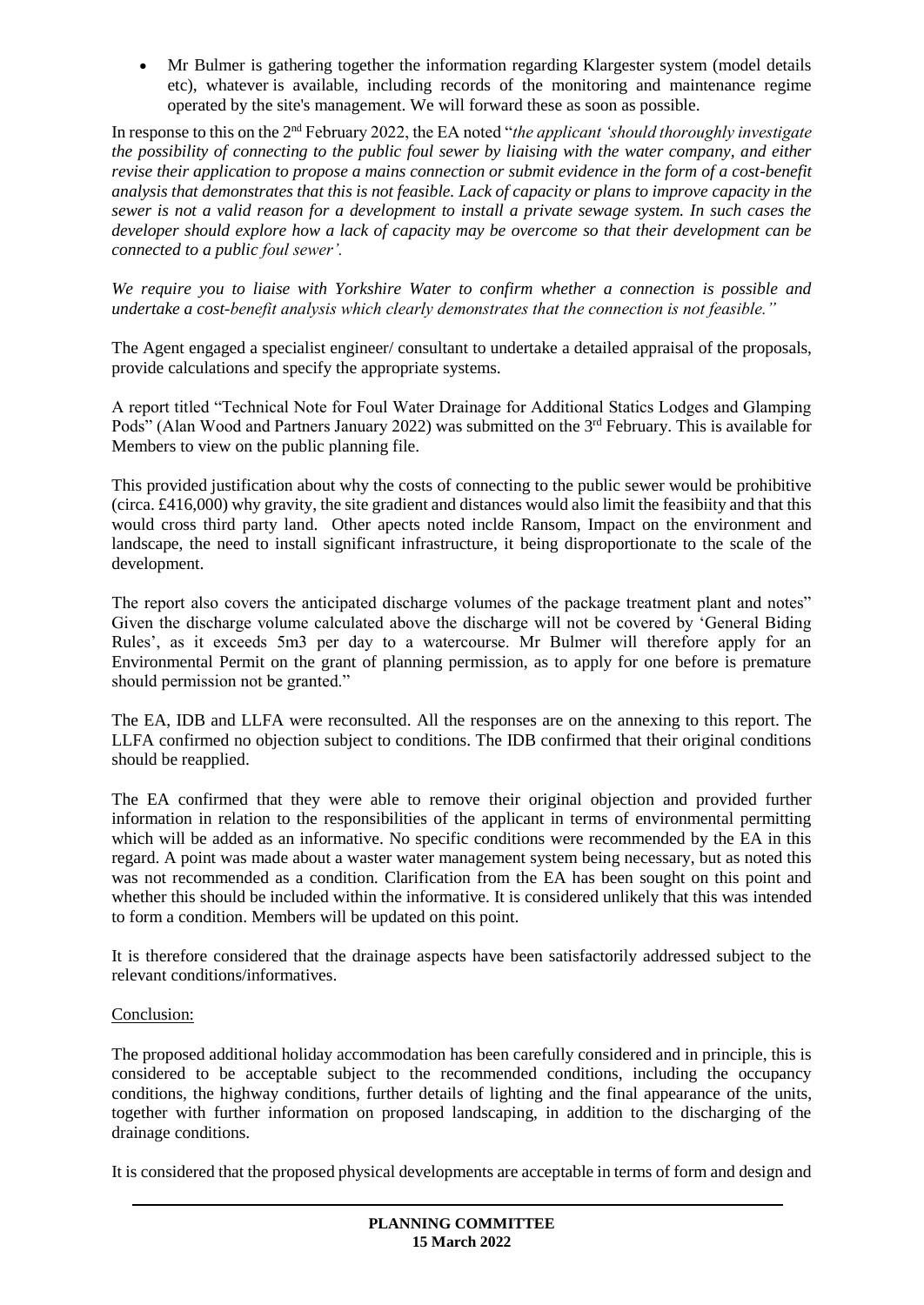subject to condition would not result in unacceptable harm to the character and appearance of the immediate and wider landscape.

Therefore subject to all conditions which have been detailed above, it is considered that the proposed development meets the relevant policy criteria outlined within Policies SP1, SP9, SP13, SP14, SP16, SP17, SP19, SP20 and SP21 of the Ryedale Plan - Local Plan Strategy and within the National Planning Policy Framework. The proposal is therefore recommended for approval.

#### **RECOMMENDATION: Approval**

1 The development hereby permitted shall be begun on or before .

Reason: To ensure compliance with Section 51 of the Planning and Compulsory Purchase Act 2004

2 The development hereby permitted shall be carried out in accordance with the following approved documents/plan(s):

Location Plan (Drawing no. 235-01-03 EX 10 001) Proposed Site Block Plan (Drawing no. 235-01-03 AR10 001) Proposed Site Woodland/Landscaping (Drawing no. 235-01-03 AR10 002)

Reason: For the avoidance of doubt and in the interests of proper planning.

3 Unless otherwise agreed in writing by the Local Planning Authority, prior to any above ground construction of the new development hereby approved, plans showing full details of a landscaping and planting scheme shall be submitted to and approved in writing by the Local Planning Authority. The scheme shall provide for the planting of new trees/hedging and show any areas to be grass seeded or turfed. The submitted plans and/or accompanying schedules shall indicate numbers, species, heights on planting, and positions of all hedging plants. All planting, seeding and/or turfing comprised in the above scheme shall be carried out during the first planting season following the commencement of the development, and any trees or plants which within a period of five years from the completion of development die, are removed, or become seriously damaged or diseased shall be replaced in the next planting season with others of similar size and species, unless the Local Planning Authority gives written consent to any variation.

Informative: The landscaping as detailed on Drawing no. 235-01-03 AR10 002 appears broadly satisfactory subject to further information on size, species etc.)

Reason: To protect visual amenity and the character of the area and to ensure a satisfactory environment having regard to SP13 and SP20 of the Ryedale Plan, Local Plan Strategy.

4 Unless otherwise agreed in writing with the Local Planning Authority, prior to the commencement of the development hereby approved, a drawing showing the alignment for protective for the protection of those trees to be retained in the southern shelterbelt shall be submitted to the Local Planning Authority for approval in writing. The design of the protective fencing and its alignment shall be in accordance with BS 5837:2012 Trees in relation to demolish, design and construction - Recommendations, or a similar design agreed in writing with the Local Planning Authority. The approved fencing shall be erected prior to the commencement of the development including any demolition or soil stripping and shall be maintained for the duration of the on site construction.

Reason: to ensure that the long-term health of the trees to be retained is not compromised as a consequence of development and in accordance with Policy SP13 - Landscapes - Ryedale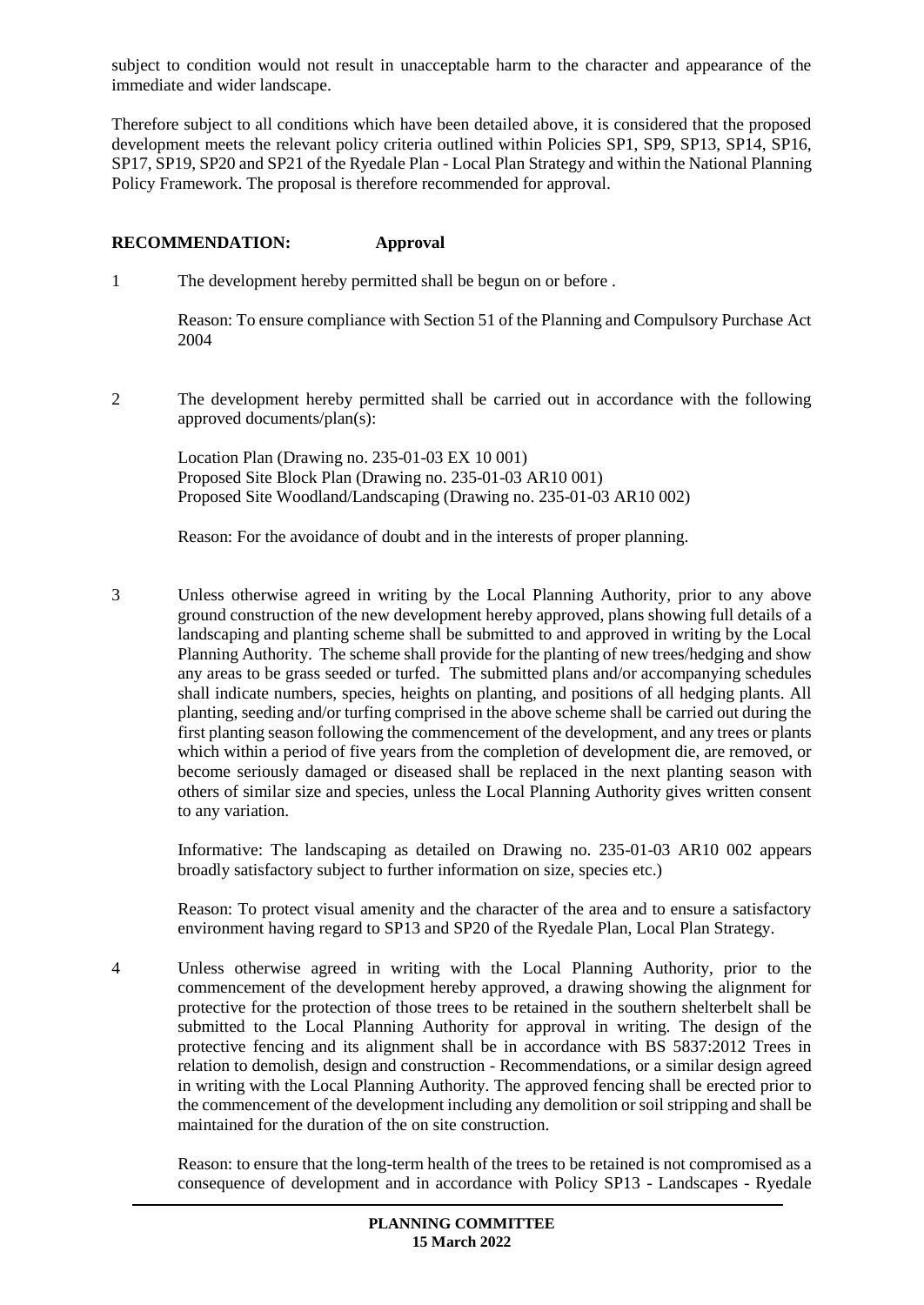#### Local Plan Strategy.

5 Unless otherwise agreed in writing with the Local Planning Authority, the static caravans, holiday lodges and glamping pods shall be single storey only and their final maximum footprint, colour finish and construction materials shall be agreed in writing with the Local Planning Authority prior to their installation.

Reason: To ensure a satisfactory external appearance and to satisfy Policies SP13, SP16 and SP20 of the Ryedale Plan, Local Plan Strategy.

6 Prior to its installation, full details of all new lighting within the application site shall be submitted to and agreed in writing by the Local Planning Authority. This shall include full details of types of lighting including levels of illumination.

Reason: To ensure appropriate lighting is secured within this area of wider open countryside and to prevent harm to visual amenity, in accordance with the aims of Policy SP13 Landscapes and Policy SP20 Generic Development Management Issues of the Ryedale Plan, Local Plan Strategy

7 The accommodation hereby approved shall be occupied for holiday purposes only; and not as a persons sole, or main place of residence; and

The units shall be available for commercial holiday lets for a least 140 days a year and no let must exceed 31 days in a calendar year; and

The owners/operators shall maintain an up-to-date register of lettings/occupation and advertising will be maintained at all times and shall be made available for inspection to an officer of the Local Planning Authority on request.

Reason: In order to ensure it is available for holiday use only and to comply with Policy SP21 of the Local Plan Strategy.

8 No development approved by this permission shall be commenced until the Local Planning Authority, in consultation with Foss (2008) Internal Drainage Board, has approved a scheme for the disposal of surface water and foul sewage.

Any such scheme shall be implemented to the reasonable satisfaction of the Local Planning Authority before the development is brought into use.

The following criteria should be considered for the disposal of surface water:

- The suitability of soakaways, as a means of surface water disposal, should first be ascertained in accordance with BRE Digest 365 or other approved methodology.
- If soakaways are not feasible, then the Board may consider a proposal to discharge surface water to a watercourse (directly or indirectly).
- For the redevelopment of a brownfield site, the applicant should first establish the extent of any existing discharge to that watercourse.
- Peak run-off from a brownfield site should be attenuated to 70% of any existing discharge rate (existing rate taken as 140 litres per second per hectare or the established rate whichever is the lesser for the connected impermeable area).
- Discharge from "greenfield sites" taken as 1.4 litres per second per hectare (1:1 year storm).
- Storage volume should accommodate a 1:30 year event with no surface flooding and no overland discharge off the site in a 1:100 year event. A 30% allowance for climate change should be included in all calculations. A range of durations should be used to establish the worst-case scenario.

Reason: To ensure the development is provided with satisfactory means of drainage and to reduce the risk of flooding in accordance with Policies SP17 and SP20 of the Ryedale Plan,